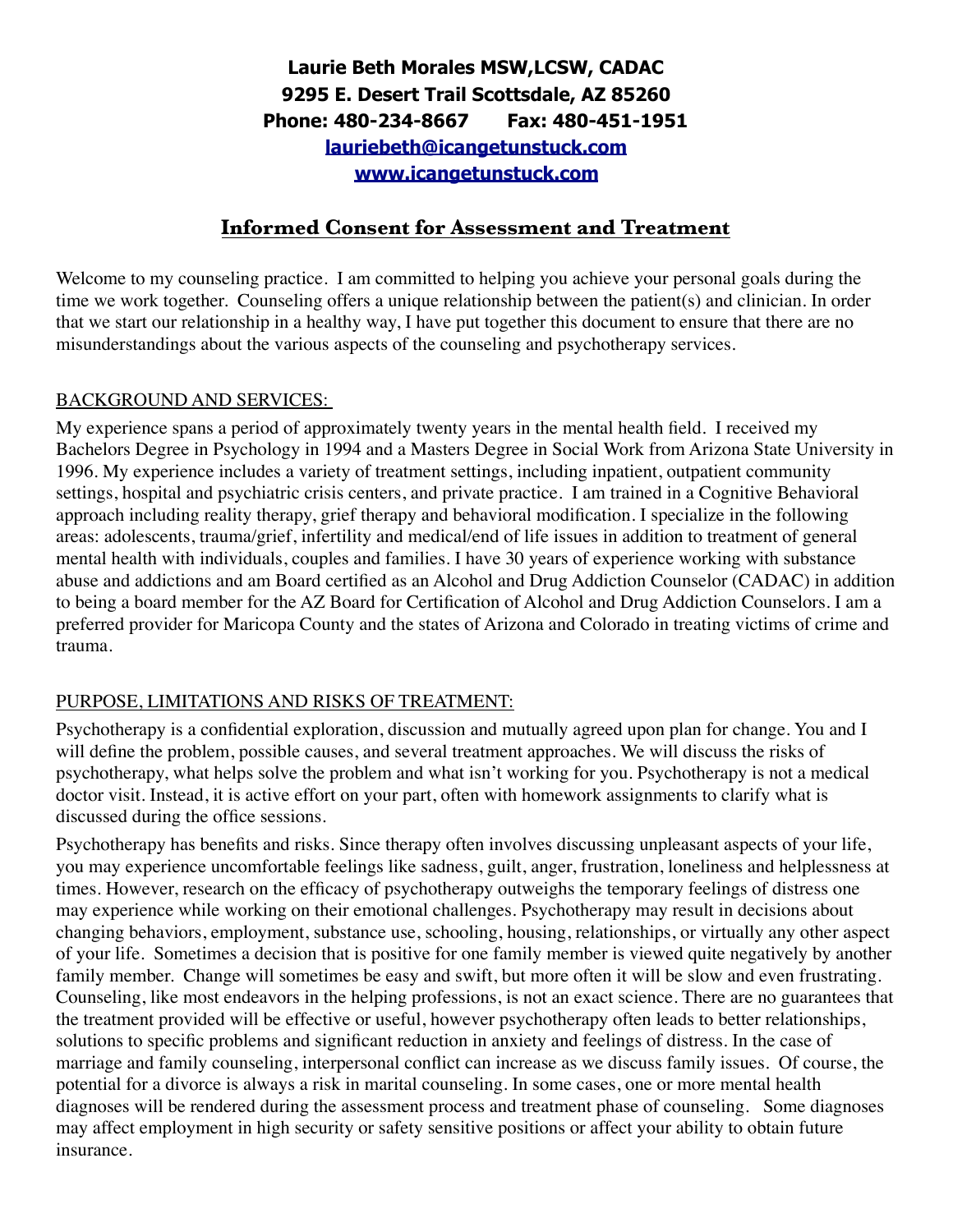Therapy sessions are 45 minutes in duration. The first few sessions (or sometimes the first few sessions) will be focused on assessment and treatment planning. During this time, we both decide if I am the best person to provide the service that you need in order to meet your treatment goals. Although I have many years of experience, there is a chance that my skills and training are not a good match for your needs. Sometimes this is evident in the first meeting together, and sometimes this becomes more apparent as therapy continues. Therefore, I reserve the right to refer you to another therapist or appropriate resource at any time if your needs in therapy are not a good match for my skills or experience. Once therapy has begun, we will determine together the intervals between sessions that best support the treatment plan. You have the right and the obligation to participate in treatment decisions and in the development and periodic review and revision of your treatment plan. You also have the right to refuse any recommended treatment or to withdraw consent to treat and to be advised of the possible effects of such refusal or withdrawal.

### TYPES OF COUNSELING PROVIDED:

### Individual Counseling: One to one—Counselor and client

Everyone has periods in their life where they encounter difficulty. Individual counseling is designed to help you explore and resolve these difficult challenges. If you are experiencing problems in the following areas, individual counseling may help: family and/or relationship, anger management, career/work related stress, financial hardship, death or loss of a loved one, substance abuse or addiction, anxiety/depression, parenting struggles, and self esteem.

### Adolescent Counseling: One to one--Counselor and minor

Individual counseling sessions with a child/teen will be as private as possible, however there are exceptions to this when there are safety issues present or significant clinical issues. Safety issues and high risk behaviors will always be communicated to the parents as soon as possible in order to keep the child/adolescent safe. A progress report will always be given to the parents, per your request. The specific disclosures of the child will be kept private as much as possible to preserve the integrity of the counseling process. Parent reports can either be done over the telephone, or in a scheduled parent session. Brief updates to the parents will not be charged. If a telephone session or parent meeting is requested for a more thorough update, the session will be billed at the regular rate of \$100.00/hr (or in 15 min increments based on the length of the update).

A variety of treatment interventions will be used including: Cognitive Behavioral Therapy, eraser board exercises, skill building, writing assignments, metaphor, stories, goal setting, and displaced communication techniques. At times, a parent may be asked into the session for a brief period of time or for the remainder of the session if a worrisome issue surfaces or clarification from the parent is needed. Please be informed that your disclosures will be recorded in my progress notes and will be a part of the individual record of your child.

I do not see children in therapy if the parents are in the process of a custody dispute. Additionally, it is important for you to know that I am an advocate for collaborative parenting. If parents are not willing to coparent and work cooperatively together, I reserve the right to provide you with referrals to outside resources or therapists that specialize in high conflict cases, as this is outside my scope of practice and area of expertise. If I am to work with your child in therapy, both parents must be in agreement and remain actively involved in your child's therapy process.

If your child is in individual therapy with me, please be aware that both parents have the right to request the child's record, even in the case where one parent has sole legal and physical custody.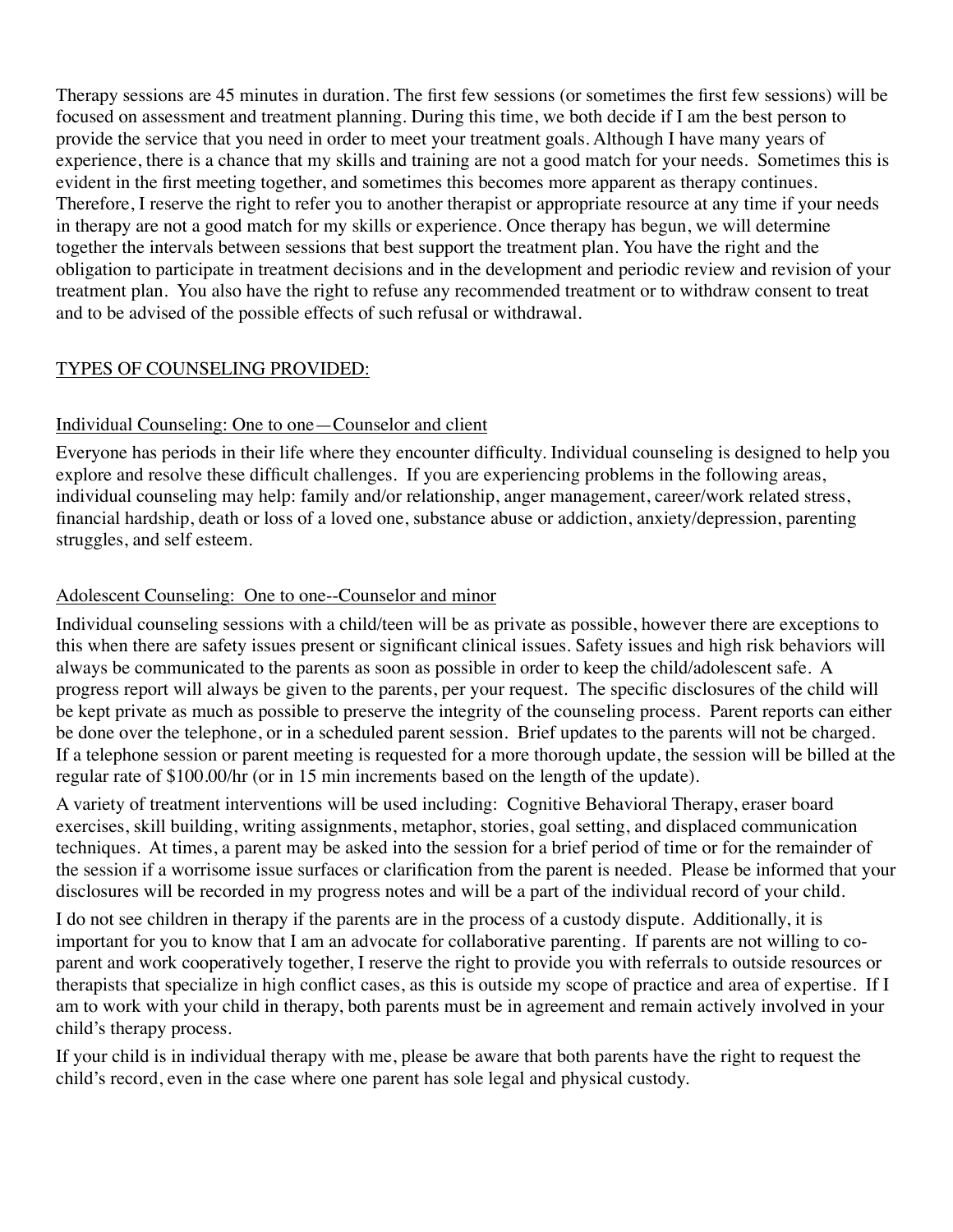### Marriage and Family Counseling: More than one client—Counselor and clients

When doing relational counseling, I encourage all involved parties need to be present during counseling sessions. I understand that there may be occasion when a family member cannot participate. As a part of the couple or family therapy process, there may be occasion to meet with a member or members individually or in dyads/triads. Please be advised that the disclosures made in these meetings are not confidential and may be shared with the other family members, as part of the therapy process.

Some common challenges in relationships include: communication difficulties, marital conflicts, sexual dysfunction, drug and/or alcohol abuse, infidelity, parenting issues, and conflicts with children. Human difficulties often arise out of relationships and the relationship(s) need to be the focus in counseling. Prior to starting couple or family counseling a "Limitation on Confidentiality when Providing Therapy to Couples or Families" will need to be signed by those participating in the process.

With regards to couple, family, or group therapy, each member that participates in family therapy must, in writing, waive confidentiality before any records or information can be released. In the case of a minor child, the legal guardian would sign a release for the child's information to be released. Please be advised that a parent (custodial or noncustodial) does have a right to information regarding their child's medical record/ therapy. Although a release is required, there is a possibility that a parent that does not participate could have access to your child's information.

Drug and Alcohol Counseling: Individuals actively using drugs or alcohol must go through assessment and may be referred to a recovery program or to a Chemical Dependency Counselor first before individual, couple or couple counseling can be effective. I am an advocate of 12 Step Programs as an effective recovery tool, and will refer you to meetings as part of the process of recovery. It is important for you to know that ultimately you have a right to not to use this as a part of your recovery, as it is a self help program. I do recognize that there are other ways to effectively recover from an addiction, however the 12 step programs ultimately appear to have a higher success rate for individuals recovering from addiction.

### FINANCIAL:

Currently, the fee for an initial assessment is \$200.00/hr and the fee for subsequent session is \$125.00/hr. A "clinical hour" is approximately 50 minutes. Payment is expected at the end of every session and forms of payment accepted include Venmo, cash, check or credit card. If you choose to use a credit card, there will be a surcharge of 5.00. By signing this document, you are agreeing to pay for the services rendered and any additional expenses that may be accrued in collecting said fees. I will inform you if any additional fees for services rendered. In addition to the basic session and assessment fees, there may be other fees for additional services such as telephone counseling, which is charged at the same rate of \$125.00 an hour (billed 15 minute intervals). I reserve the right to change my fees with 30 days notice. You have the right to be informed of all fees that you are required to pay, please discuss these with me if you have a concern. I do recognize that times are difficult for many people financially. If you find that you are having a hard time paying for therapy, please discuss it with me, as offer a sliding scale and we can also discuss frequency of sessions. I do not allow clients to have an outstanding balance, and as my policy reflects I ask for payment at the time of the counseling session.

### INSURANCE:

I do not accept any insurance. If you elect to submit a claim to your insurance company, I will supply you with a billing sheet so they can reimburse you. In all cases however, payment for services is ultimately your responsibility, not the insurance company. Once again, please discuss this with me if you want to use this payment option. Your insurance company or managed care company may limit the number of sessions based on their assessment of medical necessity or other factors. Their determination may or may not match what you want or need in treatment.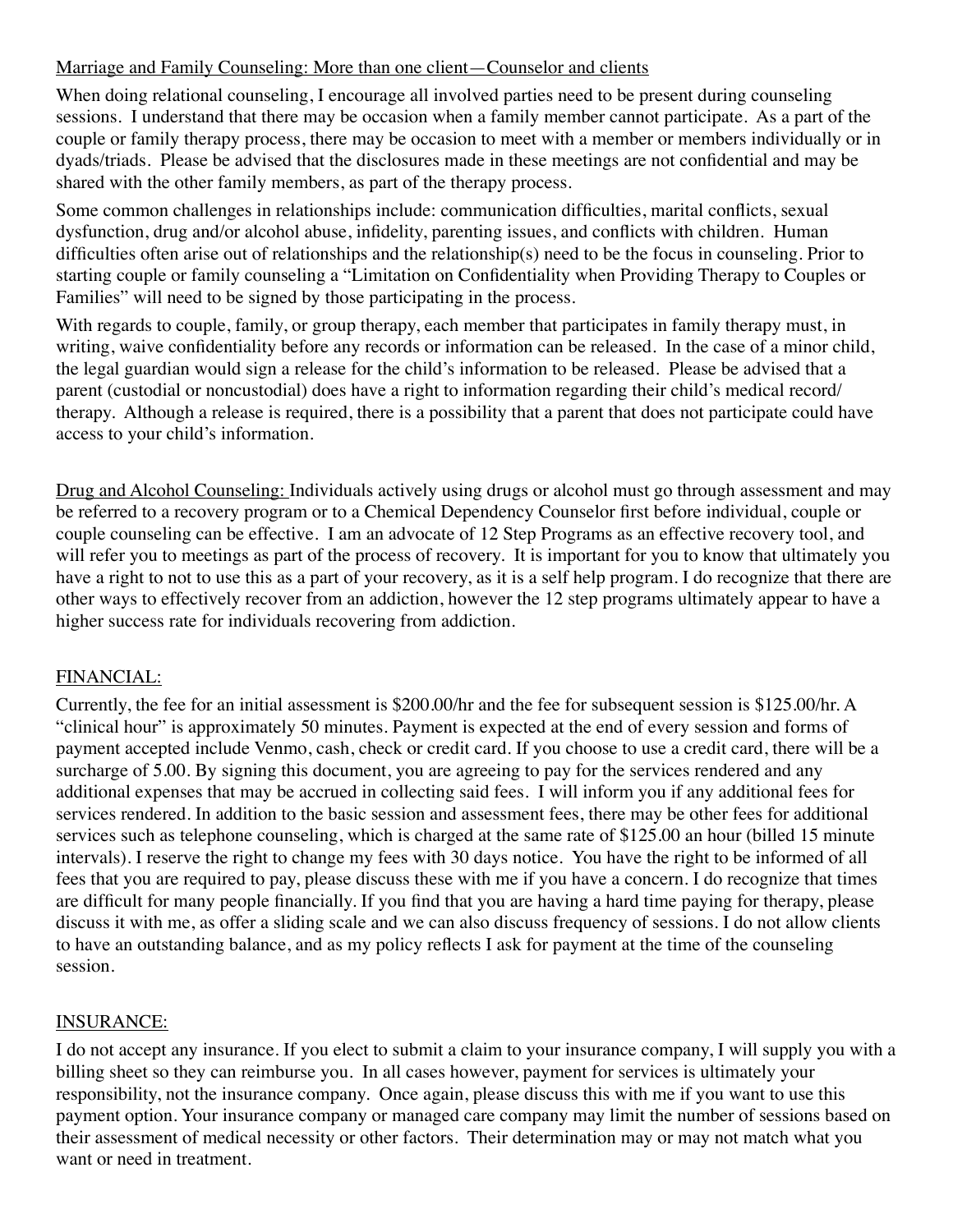If you are using your insurance, please be advised that you will receive a diagnosis code at the time I submit your sessions for reimbursement. This potentially could have a negative impact on obtaining other insurance in the event you decide to change insurance policies. Please see the HIPAA NOTICE OF PRIVACY PRACTICES for more information.

### APPOINTMENTS:

Regular attendance at your scheduled appointments is one of the keys to a successful outcome in counseling. Appointments cancelled at the last minute are very detrimental to my practice. Therefore, missed appointments and cancellations made less than 24 hours in advance of a scheduled appointment will be billed at the fee billed for this is \$50.00. Repeated late cancellations or missed appointments will be billed and may result in termination of treatment.

### AVAILABILITY OF CRISIS SERVICES:

My practice does not have the capability to always respond immediately to counseling emergencies. True emergencies should be directed to the community emergency services (911) or to the local hotlines (Empact – 480-784-1500, Banner Help line - 602-254-4357, Magellan – 602-222-9444). Established clients with an urgent need to make contact may call my cell phone number which is on my voice mail recording, but an immediate response is not guaranteed. A quick or immediate response in one situation does not constitute a commitment of rapid response in another situation.

## PRIVACY, CONFIDENTIALITY AND RECORDS:

I keep records with a summary of each session, i.e. who, what, when, and what was discussed called a "progress note". If your record is requested I will have you sign a release of information before I send any information out. I normally submit a written summary of your therapy to the requesting party. You have the right to see your record at any time. If you submit a written request for your record, there will be a .\$0.25 per page charge. The physical record is the property of my counseling office and I will maintain your record in a locked, secure location for a minimum of 7 years, according to AZ law. In the case of a child's record I will keep the record a minimum of 3 years after the minor child has turned 18.

Ordinarily, all communications and records created in the process of counseling are held in the strictest confidence. However, there are numerous exceptions to confidentiality defined in the state and federal statutes. The most common of these exceptions are when there is a real or potential life or death emergency, when the court issues a court order, or when child/elder abuse or neglect is involved. I also participate in a process where selected cases are discussed with other professional colleagues to facilitate my continued professional growth and to get you the benefit of a variety of professional experts. While no identifying information is released in this peer consultation process, the dynamics of the problems and the people are discussed along with the treatment approaches and methods.

There are also numerous other circumstances when information may be released, including when disclosure is required by the Arizona Board of Behavioral Health Examiners in the event of a subpoena or board investigation, to comply with worker compensation laws, to comply with the USA Patriot Act and to comply with other federal, state or local laws. The rules and laws regarding confidentiality, privacy, and records are complex. The HIPAA NOTICE OF PRIVACY PRACTICES, included in this packet of information, details the considerations regarding confidentiality, privacy, and your records. This packet also contains information about your right to access your records and the details of the procedures to obtain them, should you choose to do so. Periodically, the HIPAA NOTICE OF PRIVACY PRACTICES may be revised. Any changes to these privacy practices will be posted in my office, but you will not receive an individual notification of the updates.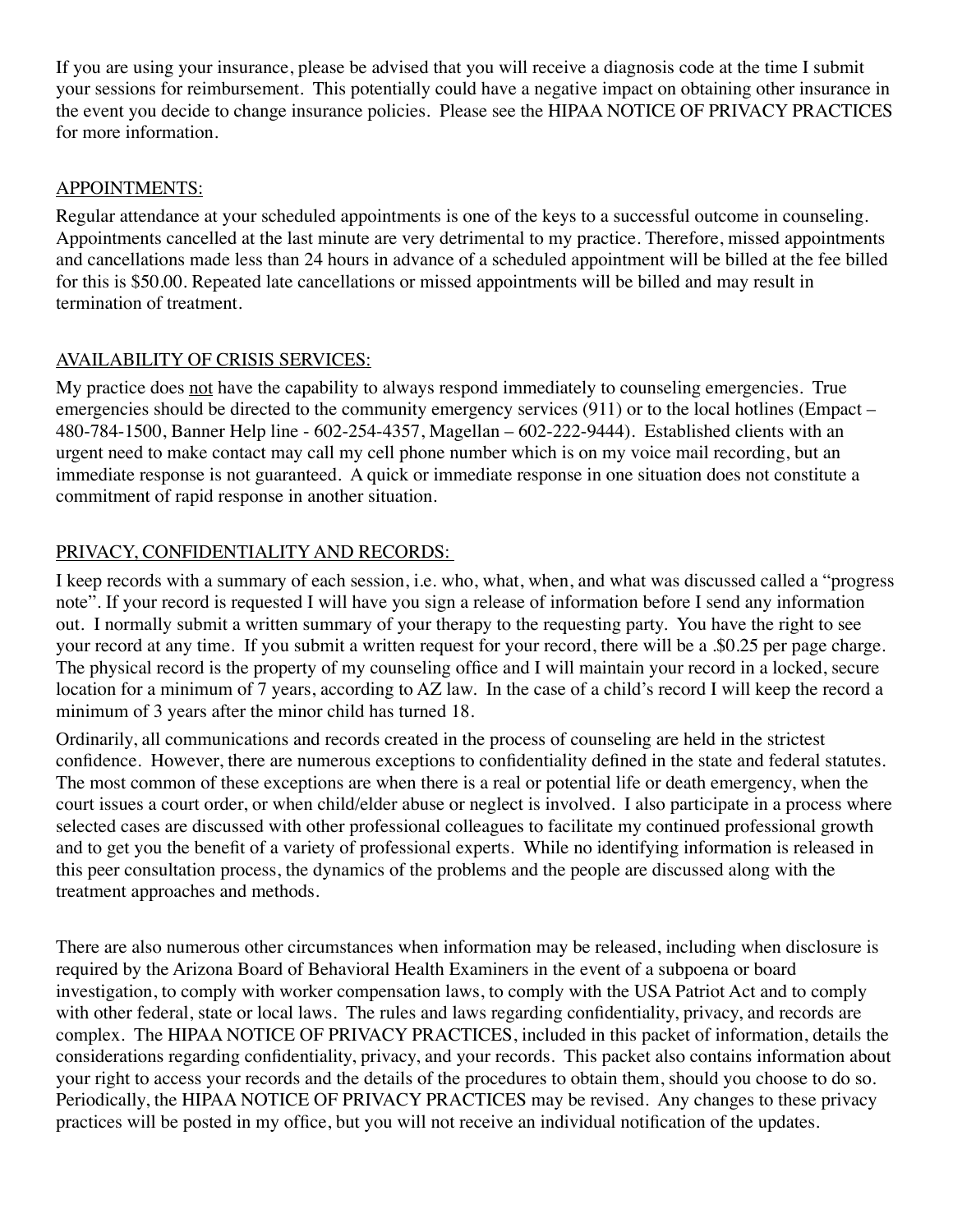It is imperative that you read and understand the limits of privacy and confidentiality before you start treatment. I am committed to maintaining strict confidentiality of your therapy. Aside from these exceptions, I cannot and will not tell anyone else what you have told me, or even that you are in therapy with me, without your prior written permission (called "authorization for release of information form"). I will not even acknowledge you if I see you outside of the therapy room, unless you first acknowledge me. As the client, you control whether or not, and to whom, confidential information will be disclosed. If I am permitted to share information, I will always act so as to protect your privacy. If there is specific information that you DO NOT want me to share, please inform me and I will have you fill out the appropriate release forms that allow me to restrict what information might be shared for the purposes of treatment, payment, or health care operations. You may also revoke your permission for me to share information at any time.

### LITIGATION CONSIDERATIONS:

If you become involved in the legal system (divorce, custody, civil litigation, criminal activity, etc.) you can expect that I will not make recommendations, testify, or get otherwise involved in your legal activities. It is an inherent conflict of interest for a treating professional to also offer evaluations or opinions in legal matters. If a client has these expectations, it can affect their willingness to disclose personal information vital to treatment. If you need an evaluation for the legal reasons, I will make a referral to an outside, unbiased professional who can perform this service. In signing this agreement, you agree that you will not call me as a witness to testify or to expect recommendations or other involvement in your legal activities. If I am served a subpoena for your record, my policy is to not acknowledge you are a client of mine. I will first call you to discuss the subpoena and will only release your record with your written permission or a court order. In the event that the law requires disclosure of your record, you will be responsible and shall pay any costs involved in producing the records and for the time involved in preparing for and giving testimony. Such payments, at my normal hourly rate, are to be made at the time or prior to the time I render these services.

### OUR RELATIONSHIP:

The client/counselor relationship is unique in that it is exclusively therapeutic. In other words, it is inappropriate for a client and a counselor to spend time together socially, to bestow gifts, or to attend family or religious functions. The purpose of these boundaries is to ensure that you and I are clear in our roles for your treatment and that your confidentiality is maintained.If there is ever a time when you believe that you have been treated unfairly or disrespectfully, please talk with me about it. It is never my intention to cause this to happen to my clients, but sometimes misunderstandings can inadvertently result in hurt feelings. I want to address any issues that might get in the way of the therapy as soon as possible. This includes administrative or financial issues as well.

### OFFICE POLICIES:

I may use electronic transmission, such as email or fax, to send treatment plans, reports or releases to another provider or to you. I do reply to emails and text messages for scheduling purposes only, however, please note that email and text messaging is not an entirely confidential form of communication, therefore sensitive or clinical information should be given to me in person whenever possible. I do give my cell phone number out and I ask that clients leave messages on my confidential voicemail 480-234-8667.

### DEATH OR ILLNESS:

I acknowledge that, in the event that Laurie Beth Morales , MSW, LCSW becomes incapacitated or dies, it will become necessary for another therapist(s) to take possession of my files and records. I have created an emergency plan to be implemented in the event this occurs. By signing this information and consent form, I give my consent to allow another licensed mental health profession selected by Laurie Beth Morales MSW, LCSW to take possession of my records and provide me with copies upon request or deliver them to the therapist of my choice.